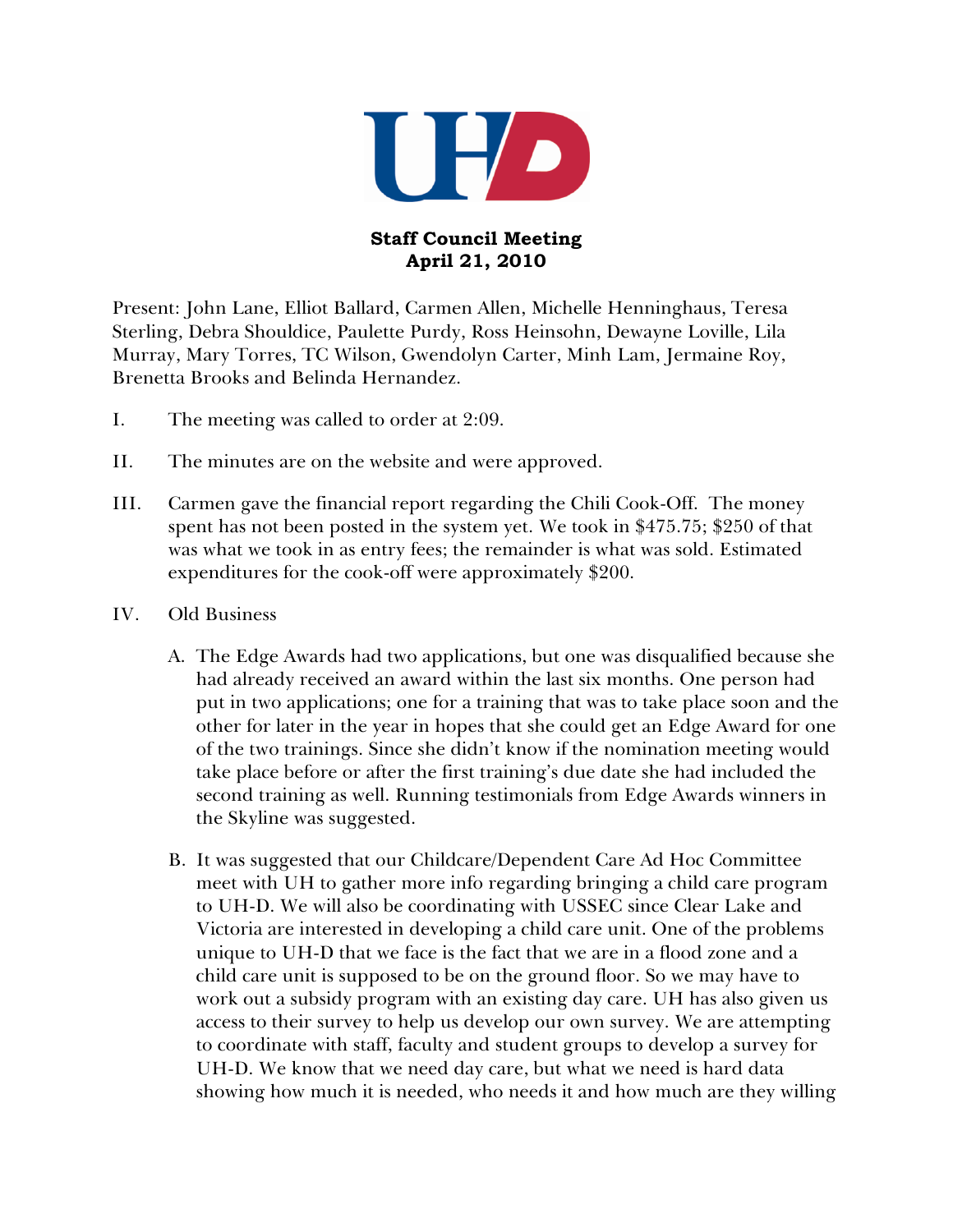to pay in order to get it? It would probably be best to wait until the Fall semester in order to have the survey so that we can get a better representation of the student body.

Another concern is that just today on the news there was an announcement that the federal government would be raising day care requirements, which in turn will cause the cost of these programs to go up. As Sherri Howard (a representative of the UH child care unit) explained at the January meeting of USSEC; day care programs usually do well to break even. It's an expensive program. It's all about money and defining a need; from there we'll propose a budget. Staff, faculty and students all want the program; so if we can produce a budget where we are able to break even, or at least not lose our shirts, UH-D will consider it. It's the kind of program that would attract students, quality staff/faculty and help to retain the ones we have. As we progress to providing more support systems for non-traditional students, extended hours, etc. the need will only become greater. Now, will we have enough room for everybody? No, UH can't even do that. They have a waiting list, of about 70 names at any given time. The policy there is first choice to students. In addition, students, faculty and staff each pay a different percentage of the fees associated with the facility.

- C. The Staff Awards budget has been approved. Volunteers are needed. The Awards Committee needs at least one more person, they are the ones that will go through the catalog and select what awards to give for the service year, etc. awards, they will place the order, approve the artwork and pick up the awards. Michelle will be checking with Mr. TeDuits to see if the deadlines can be extended for nominations. In addition, volunteers will be needed on the day before as well as event day for decorating.
- D. One suggestion regarding the scholarship fund was to set it up as a book fund for staff members that are going to school. It was suggested that we might want to limit the fund for staff members only and not for the children of staff members due to difficulties involved in wording. How would we set up the criteria regarding beneficiaries of the fund, for example? It would be much less problematic to word the criteria for staff members only.
- V. New Business
	- A. It has been suggested that Staff Council have a fall function during the Fall Family Festival. Some of the possible ideas include arranging to sell beer, perhaps serving fajitas, cookies or some other easily prepared or prepackaged food items. It wouldn't be us selling the beer directly; it would be another contract thing similar to what was done at the chili cook-off. We would want to find out what the other organizations are doing so that we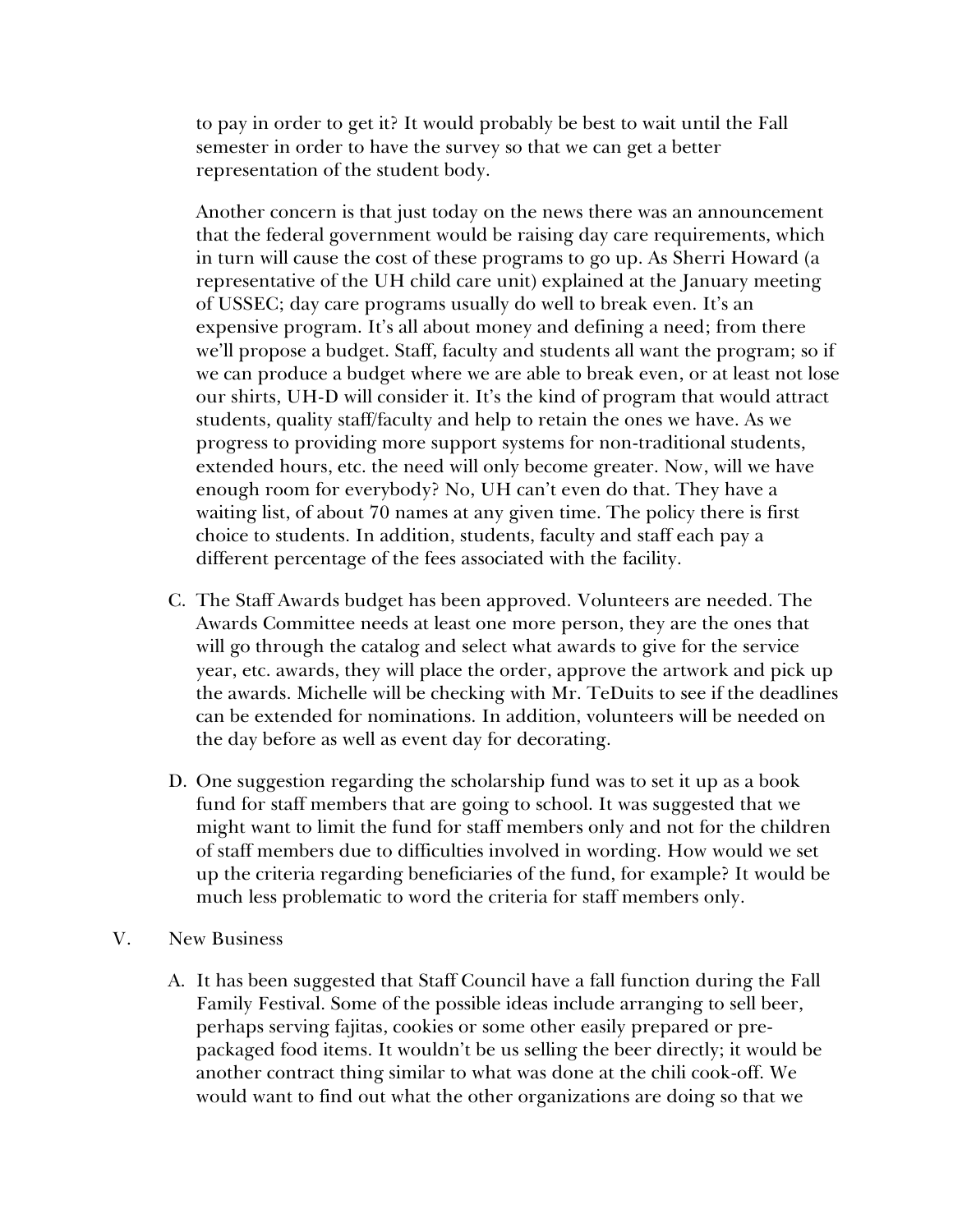don't duplicate efforts or step on anyone's toes. This would be a Saturday event and it's been getting bigger every year. We would need to set up shifts to man the table and we would need to work out what we will be offering, etc. There might be some way that we could compliment what Aramark or the other organizations are doing. Perhaps working in partnership where we provide labor for some of the other tables.

- B. The proposed amendment to bylaws regarding term limit change was temporarily tabled. The Membership and Elections committee is working on the wording for amendment to the bylaws.
- C. Dr. Woods is retiring and they are currently doing a vice president and provost search. We wanted to get her a gift for this. We would like to give her something special at the Staff Awards event. Carmen pointed out that the gift would probably come out of our general operating budget which is \$1,159.15. John pointed out that we can't give her ALL of that. He asked what her hobbies are? Carmen stated her hobby is work! Ideas for a Retiree Gift for Dr. Woods included a plaque, a gift card, a photo collage, or a scrapbook, perhaps an e-book version. Kevin and Lila volunteered to help with that.
- D. Mr. TeDuits needs volunteers for the Title IX & Sexual Harassment Grievance Committee. These volunteers will be the committee that hears grievances. The volunteers are Kevin (Dorsey?), TC Wilson, Paulette Purdy, Belinda Hernandez, and Lila Murray.
- VI. Issues/Concerns
	- A. Our turn out for this meeting was better than the last time, but we need to keep up the good work and be at every meeting. What can we do to encouraged members to attend the meetings and be more active in Staff Council?
	- B. We need suggestions for ways to better utilize the website/Skyline. What can we do to publicize Staff Council? As an organization we are more than just Staff Awards, a Christmas Cookie Social and a Chili Cook-Off. Please send suggestions to John, or any member of the Executive Council.
	- C. The Administrative Professionals Day is coming up and Brenetta asked if we could give her some kind of flyer/promo regarding Staff Council and the Edge Awards. Belinda volunteered to take care of that. She will print out a little handout with general information on Staff Council on one side and information regarding the Edge Awards on the other side and get them to Brenetta.